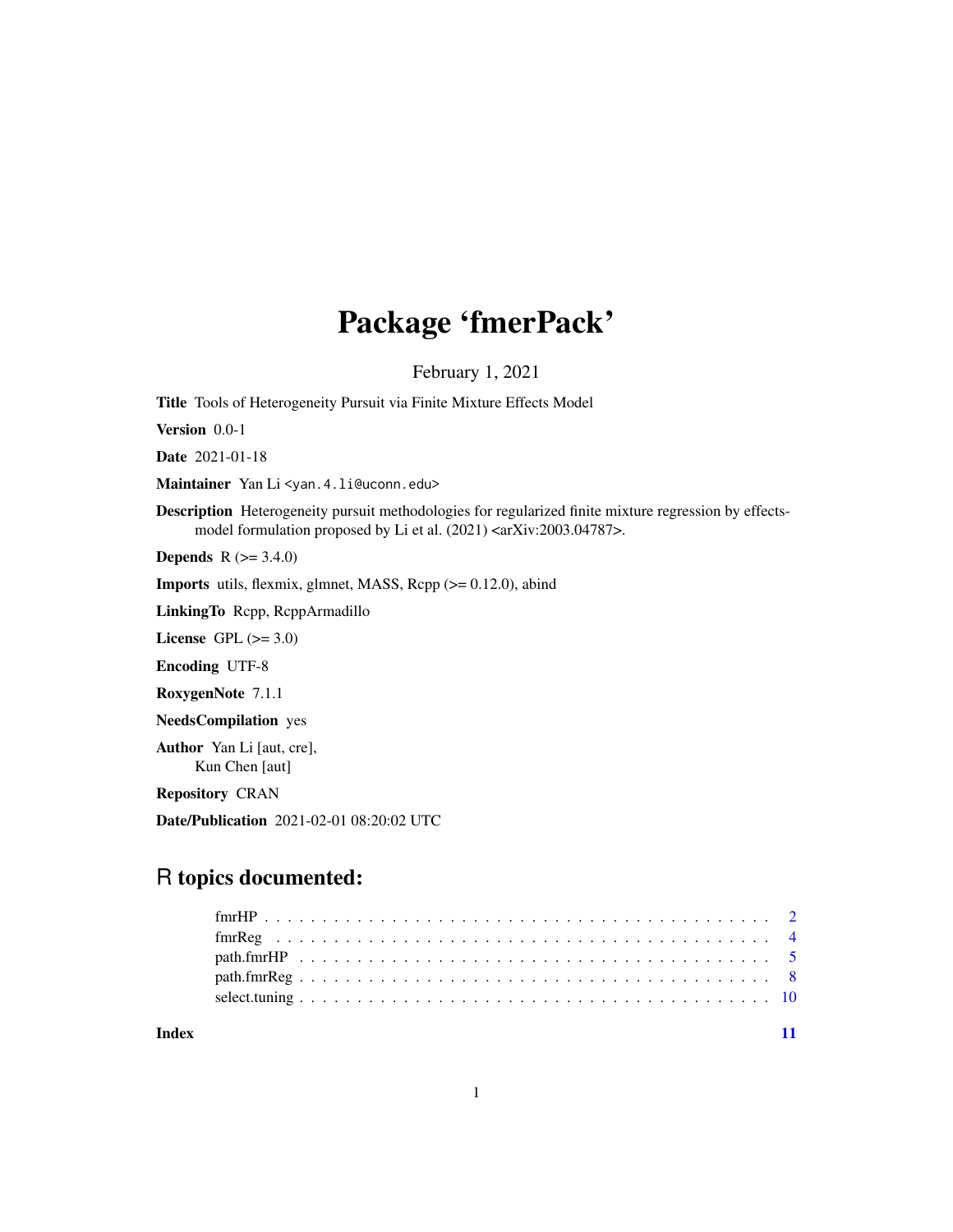<span id="page-1-0"></span>Produce solution for specified lambda of regularized finite mixture effects model with lasso or adaptive lasso; compute the degrees of freeom, likelihood and information criteria (AIC, BIC and GIC) of the estimators. Model fitting is conducted by EM algorithm and Bregman coordinate descent.

#### Usage

```
fmrHP(y, X, m, intercept = FALSE, lambda, equal.var = FALSE,
      ic.\t{type = c("ALL", "BIC", "AIC", "GIC"),}B = NULL, prob = NULL, rho = NULL, w = NULL,
      control = list(), report = FALSE)
```
#### Arguments

| У         | a vector of response $(n \times 1)$                                                                                                                                         |
|-----------|-----------------------------------------------------------------------------------------------------------------------------------------------------------------------------|
| X         | a matrix of covariate $(n \times p)$                                                                                                                                        |
| m         | number of components                                                                                                                                                        |
| intercept | indicating whether intercept should be included                                                                                                                             |
| lambda    | value of tuning parameter                                                                                                                                                   |
| equal.var | indicating whether variances of different components are equal                                                                                                              |
| ic.type   | the information criterion to be used; currently supporting "AIC", "BIC", and<br>"GIC".                                                                                      |
| B         | initial values for the rescaled coefficients with first column being the common<br>effect, and the rest m columns being the heterogeneity for corresponding compo-<br>nents |
| prob      | initial values for prior probabilitis for different components                                                                                                              |
| rho       | initial values for rho vector $(1/\sigma)$ , the reciprocal of standard deviation                                                                                           |
| W         | weight matrix for penalty function. Default option is NULL                                                                                                                  |
| control   | a list of parameters for controlling the fitting process                                                                                                                    |
| report    | indicating whether printing the value of objective function during EM algorithm<br>for validation checking of initial value.                                                |

#### Details

The available elements for argument control include

- epsilon: Convergence threshold for generalized EM algorithm. Defaults value is 1E-6.
- maxit: Maximum number of passes over the data for all lambda values. Default is 1000.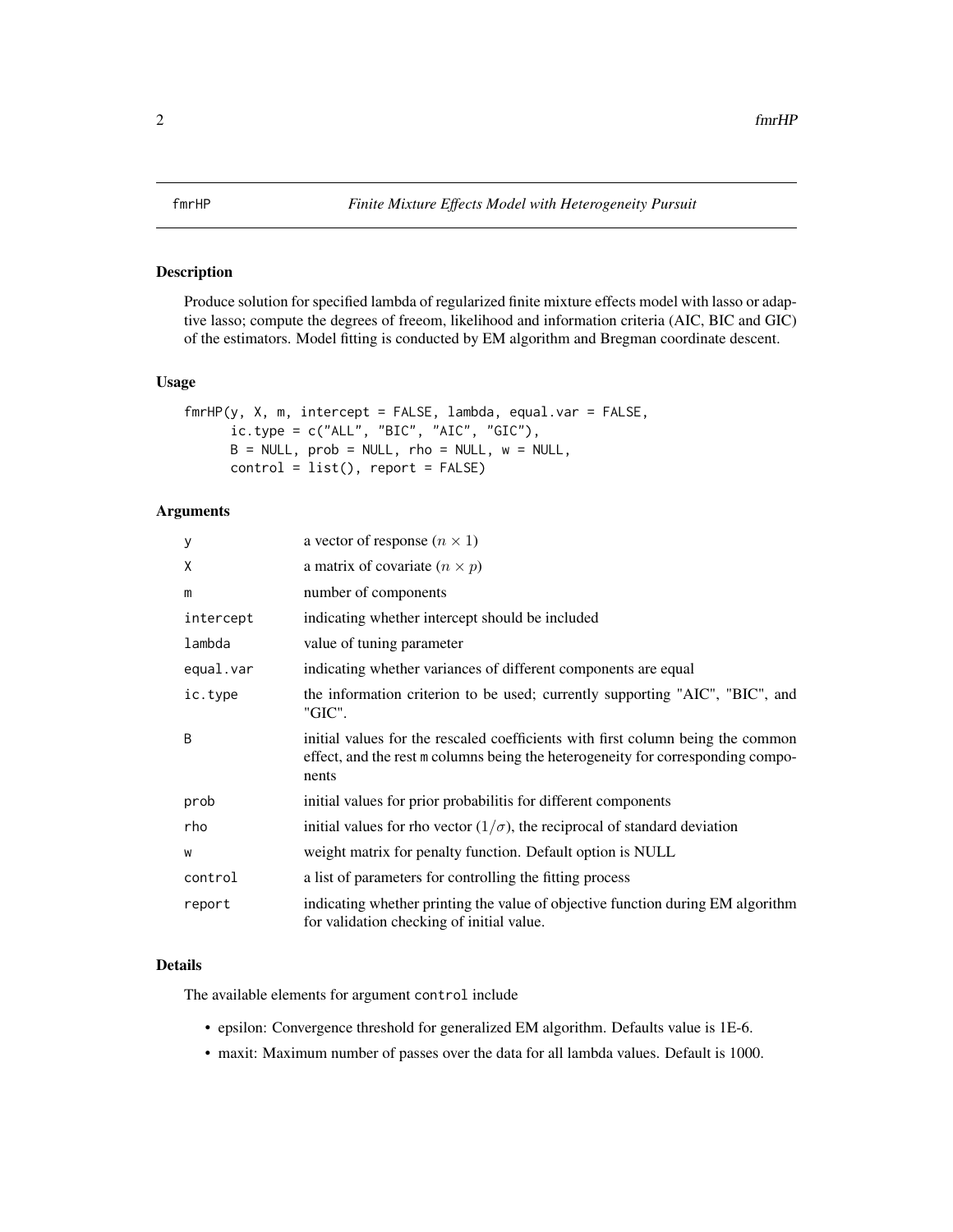#### fmrHP 3

- inner.eps: Convergence threshold for Bregman coordinate descent algorithm. Defaults value is 1E-6.
- inner.maxit: Maximum number of iteration for Bregman coordinate descent algorithm. Defaults value is 200.
- n.ini: Number of initial values for EM algorithm. Default is 10. In EM algorithm, it is preferable to start from several different initial values.

#### Value

A list consisting of

| vector of response                                                 |
|--------------------------------------------------------------------|
| matrix of covariates                                               |
| number of components                                               |
| estimated rescaled coefficient ( $p \times m + 1 \times n$ lambda) |
| estimated prior probabilities ( $m \times n$ lambda)               |
| estimated rho values ( $m \times n$ lambda)                        |
| lambda used in model fitting                                       |
| value of penalized log-likelihood                                  |
| value of log-likelihood                                            |
| indicator of convergence of EM algorithm                           |
| values of information criteria                                     |
| degree of freedom                                                  |
|                                                                    |

#### Examples

```
library(fmerPack)
## problem settings
n <- 100; m <- 3; p <- 5;
sigma2 <- c(0.1, 0.1, 0.4); rho <- 1 / sqrt(sigma2)
phi <- rbind(c(1, 1, 1), c(1, 1, 1), c(0, -3, 3), c(-3, 3, 0), c(3, 0, -3))
beta \leftarrow t(t(phi) / rho)
## generate response and covariates
z \leq r multinom(n, 1, prob= rep(1 / m, m))
X \le matrix(rnorm(n * p), nrow = n, ncol = p)
y \leq MASS: : mvrnorm(1, mu = rowSums(t(z) * X[, 1:(nrow(beta))] %*% beta),
                   Sigma = diag(colSums(z * sigma2)))
fmrHP(y, X, m = m, lambda = 0.01, control = list(n.ini = 10))
```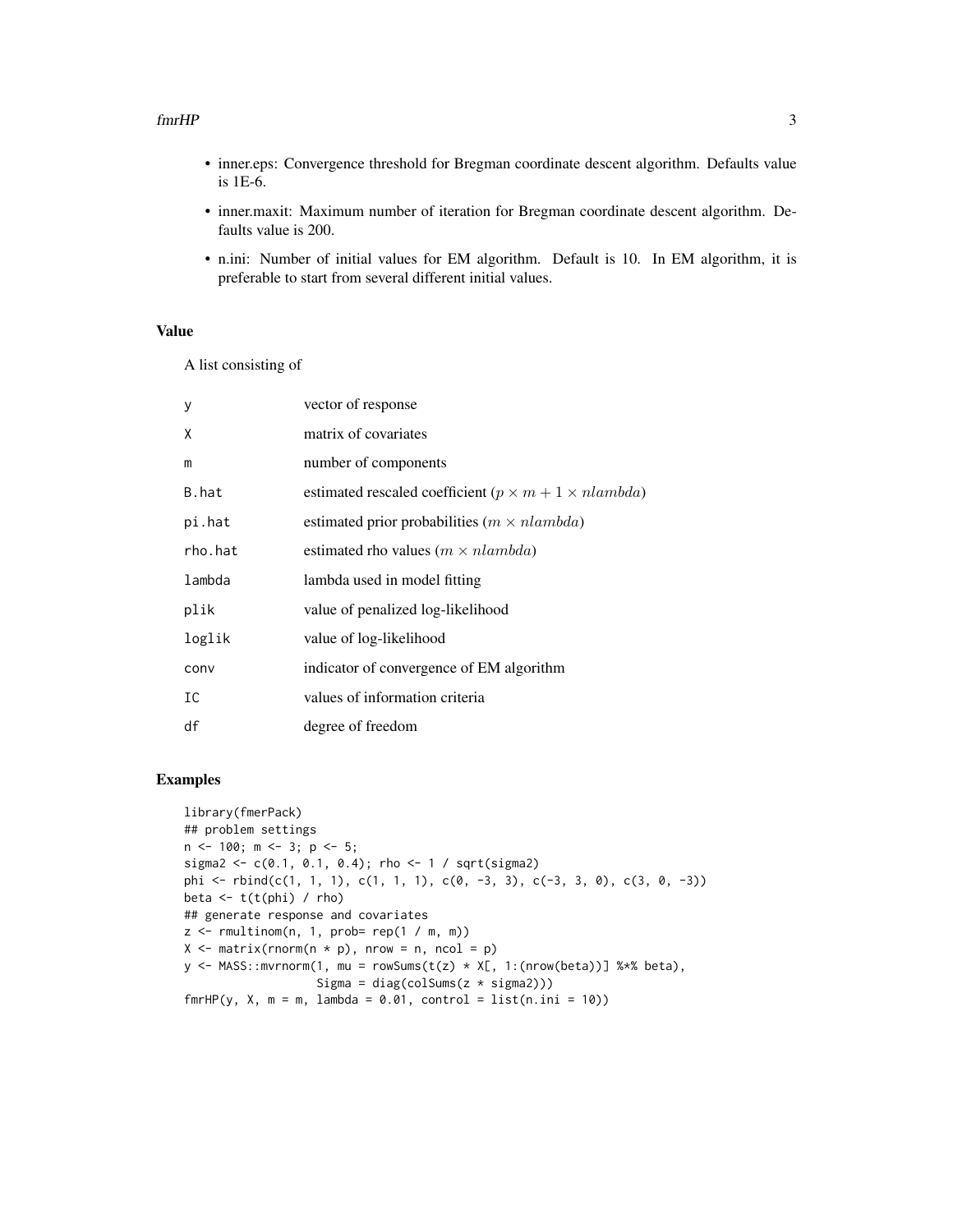<span id="page-3-0"></span>Produce solution for specific lambda of regularized finite mixture model with lasso or adaptive lasso penalty; compute the degrees of freeom, likelihood and information criteria (AIC, BIC and GIC) of the estimators. Model fitting is conducted by EM algorithm and coordinate descent.

#### Usage

```
fmrReg(y, X, m, intercept = FALSE, lambda, equal.var = FALSE, common.var = NULL,
       ic.type = c("ALL", "BIC", "AIC", "GIC"),
      B = NULL, prob = NULL, rho = NULL, w = NULL,
      control = list(), report = FALSE)
```
#### Arguments

| У          | a vector of response $(n \times 1)$                                                                                          |
|------------|------------------------------------------------------------------------------------------------------------------------------|
| X          | a matrix of covariate $(n \times p)$                                                                                         |
| m          | number of components                                                                                                         |
| intercept  | indicating whether intercept should be included                                                                              |
| lambda     | value of tuning parameter                                                                                                    |
| equal.var  | indicating whether variances of different components are equal                                                               |
| common.var | indicating whether the effects over different components are the same for spe-<br>cific covariates                           |
| ic.type    | the information criterion to be used; currently supporting "AIC", "BIC", and<br>"GIC".                                       |
| B          | initial values for the rescaled coefficients with columns being the coefficients for<br>different components                 |
| prob       | initial values for prior probabilitis for different components                                                               |
| rho        | initial values for rho vector $(1/\sigma)$ , the reciprocal of standard deviation                                            |
| W          | weight matrix for penalty function. Default option is NULL                                                                   |
| control    | a list of parameters for controlling the fitting process                                                                     |
| report     | indicating whether printing the value of objective function during EM algorithm<br>for validation checking of initial value. |

### Details

The available elements for argument control include

- epsilon: Convergence threshold for generalized EM algorithm. Defaults value is 1E-6.
- maxit: Maximum number of passes over the data for all lambda values. Default is 1000.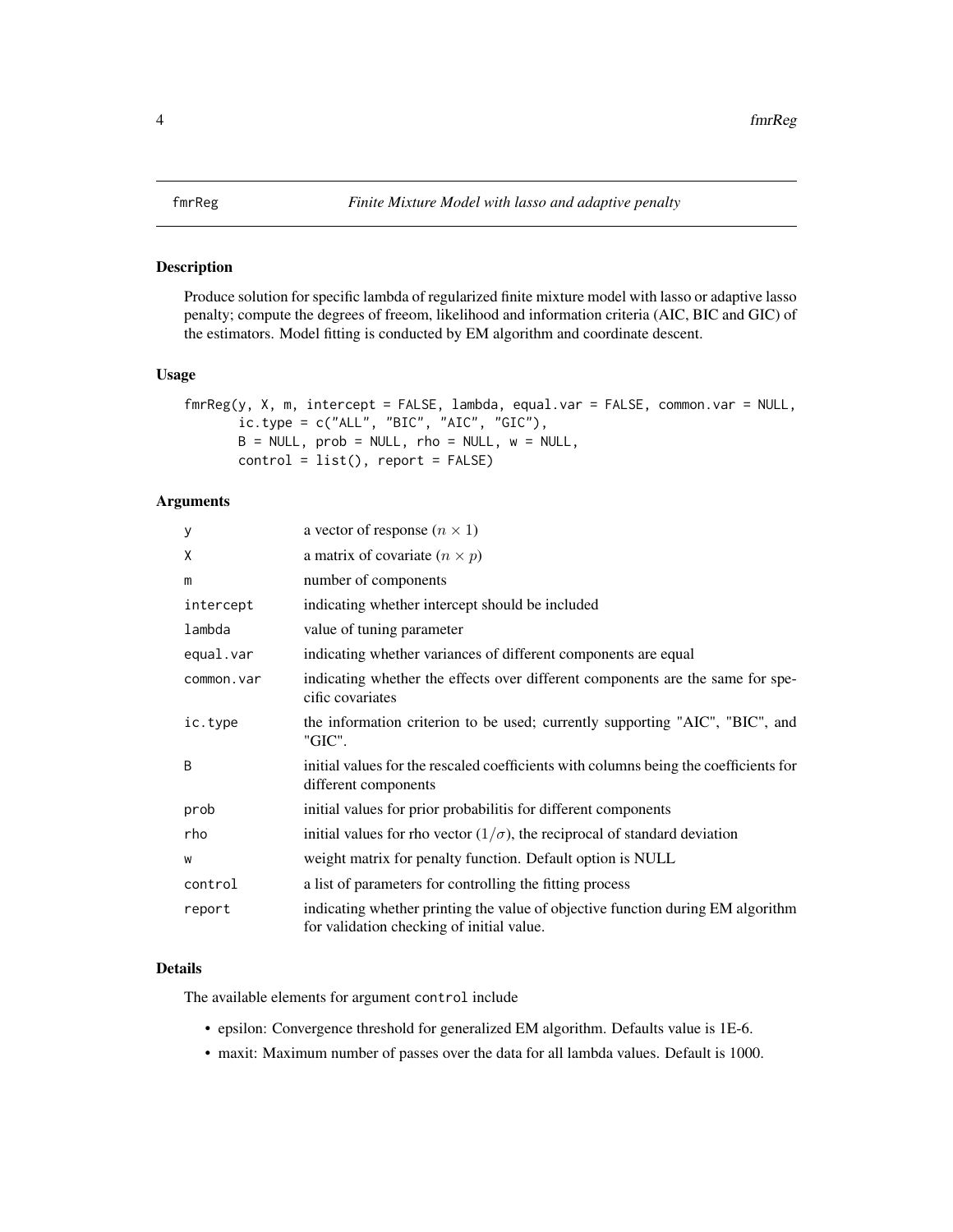#### <span id="page-4-0"></span>path.fmrHP 5

- inner.maxit: Maximum number of iteration for flexmix package to compute initial values. Defaults value is 200.
- n.ini: Number of initial values for EM algorithm. Default is 10. In EM algorithm, it is preferable to start from several different initial values.

#### Value

A list consisting of

| y       | vector of response                                             |
|---------|----------------------------------------------------------------|
| X       | matrix of covariates                                           |
| m       | number of components                                           |
| B.hat   | estimated rescaled coefficient ( $p \times m \times n$ lambda) |
| pi.hat  | estimated prior probabilities ( $m \times n$ lambda)           |
| rho.hat | estimated rho values ( $m \times n$ lambda)                    |
| lambda  | lambda used in model fitting                                   |
| plik    | value of penalized log-likelihood                              |
| loglik  | value of log-likelihood                                        |
| conv    | indicator of convergence of EM algorithm                       |
| IC      | values of information criteria                                 |
| df      | degree of freedom                                              |
|         |                                                                |

#### Examples

```
library(fmerPack)
## problem settings
n <- 100; m <- 3; p <- 5;
sigma2 <- c(0.1, 0.1, 0.4); rho <- 1 / sqrt(sigma2)
phi <- rbind(c(1, 1, 1), c(1, 1, 1), c(0, -3, 3), c(-3, 3, 0), c(3, 0, -3))
beta \leftarrow t(t(phi) / rho)
## generate response and covariates
z \le r rmultinom(n, 1, prob= rep(1 / m, m))
X \le - matrix(rnorm(n * p), nrow = n, ncol = p)
y \leq MASS: <math>mvrnorm(1, mu = rowSums(t(z) * X[, 1:(nrow(beta))] %*% beta),
                    Sigma = diag(colSums(z * sigma2)))
fmrReg(y, X, m = m, lambda = 0.01, control = list(n.ini = 10))
```
path.fmrHP *Finite Mixture Effects Model with Heterogeneity Pursuit*

#### Description

Produce solution paths of regularized finite mixture effects model with lasso or adaptive lasso penalty; compute the degrees of freeom, likelihood and information criteria (AIC, BIC and GIC) of the estimators. Model fitting is conducted by EM algorithm and Bregman coordinate descent.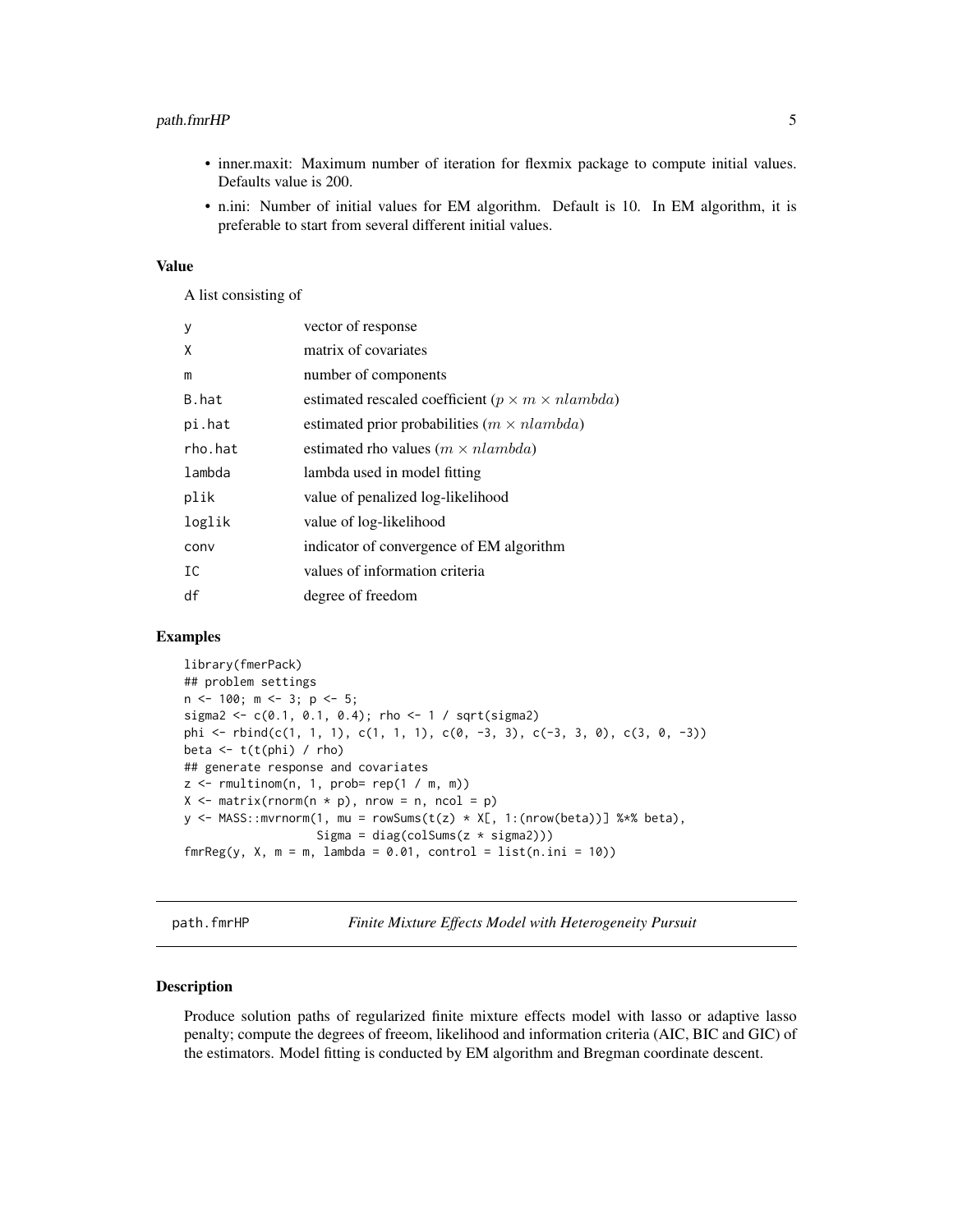#### Usage

```
path.fmrHP(y, X, m, equal.var = FALSE,
          ic_type = "ALL", B = NULL, prob = NULL, rho = NULL,control = list(), modstr = list(), report = FALSE)
```
#### **Arguments**

| У            | a vector of response $(n \times 1)$                                                                                                                                         |
|--------------|-----------------------------------------------------------------------------------------------------------------------------------------------------------------------------|
| X            | a matrix of covariate $(n \times p)$                                                                                                                                        |
| m            | number of components                                                                                                                                                        |
| equal.var    | indicating whether variances of different components are equal                                                                                                              |
| ic.type      | the information criterion to be used; currently supporting "AIC", "BIC", and<br>"GIC".                                                                                      |
| <sub>B</sub> | initial values for the rescaled coefficients with first column being the common<br>effect, and the rest m columns being the heterogeneity for corresponding compo-<br>nents |
| prob         | initial values for prior probabilitis for different components                                                                                                              |
| rho          | initial values for rho vector $(1/\sigma)$ , the reciprocal of standard deviation                                                                                           |
| control      | a list of parameters for controlling the fitting process                                                                                                                    |
| modstr       | a list of model parameters controlling the model fitting                                                                                                                    |
| report       | indicating whether printing the value of objective function during EM algorithm<br>for validation checking of initial value.                                                |

#### Details

Model parameters can be specified through argument modstr. The available include

- lambda: A vector of user-specified lambda values with default NULL.
- lambda.min.ratio: Smallest value for lambda, as a fraction of lambda.max, the (data derived) entry value.
- nlambda: The number of lambda values.
- w: Weight matrix for penalty function. Default option is NULL, which means lasso penailty is used for model fitting.
- intercept: Should intercept(s) be fitted (default=TRUE) or set to zero (FALSE).
- common.only: A vector of user-specified indicators of the variables only with common effects.
- common.no.penalty: A vector of user-specified indicators of the variables with no penalty on the common effect.
- cluster.no.penalty: A vector of user-specified indicators of the variables with no penalty on the cluster-specific effects.
- select.ratio: A user-specified ratio indicating the ratio of variables to be selected.

The available elements for argument control include

• epsilon: Convergence threshold for generalized EM algorithm. Defaults value is 1E-6.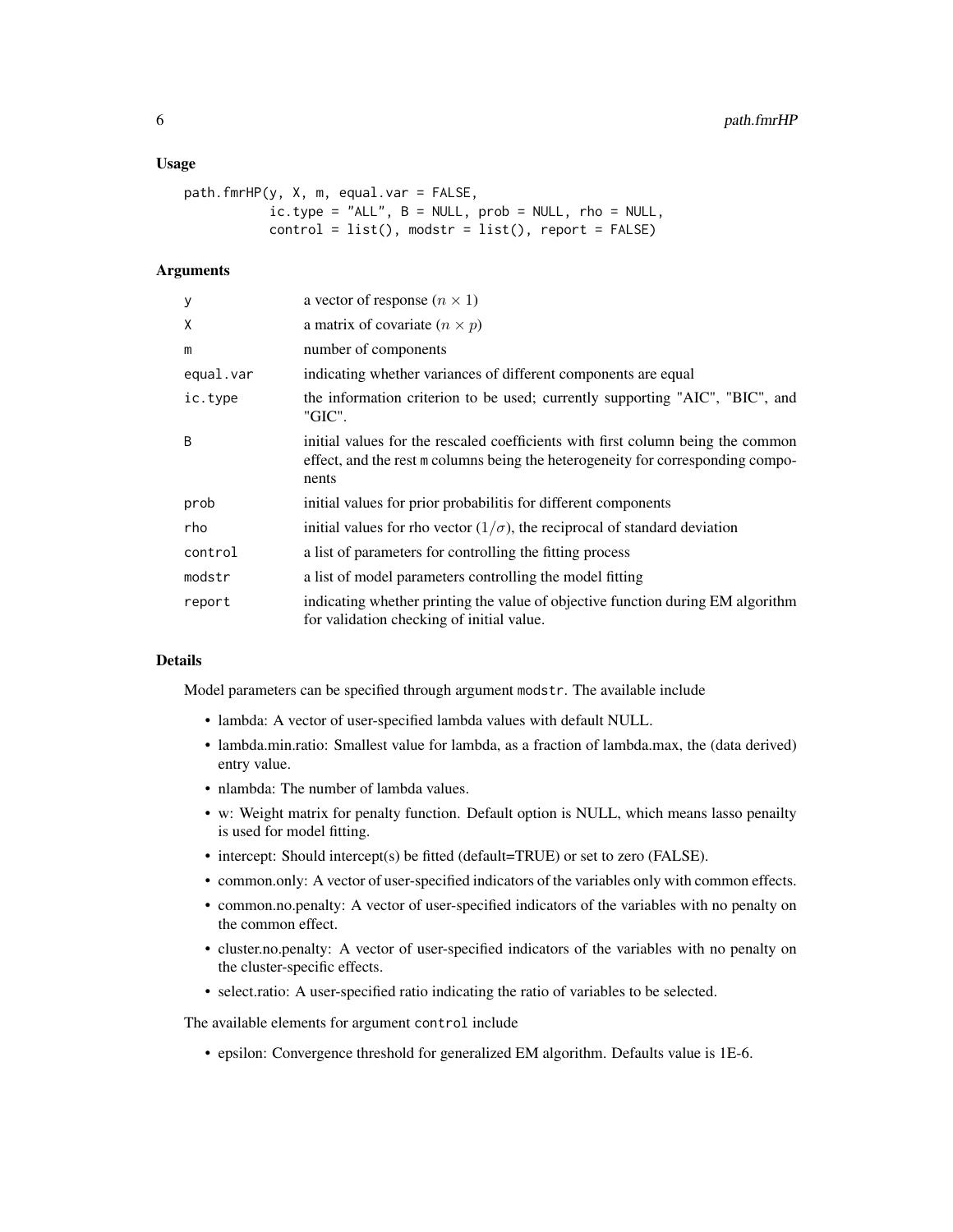- maxit: Maximum number of passes over the data for all lambda values. Default is 1000.
- inner.eps: Convergence threshold for Bregman coordinate descent algorithm. Defaults value is 1E-6.
- inner.maxit: Maximum number of iteration for Bregman coordinate descent algorithm. Defaults value is 200.
- n.ini: Number of initial values for EM algorithm. Default is 10. In EM algorithm, it is preferable to start from several different initial values.

#### Value

A list consisting of

| lambda      | vector of lambda used in model fitting                             |
|-------------|--------------------------------------------------------------------|
| lambda.used | vector of lambda in model fitting after truncation by select.ratio |
| B.hat       | estimated rescaled coefficient ( $p \times m + 1 \times n$ lambda) |
| pi.hat      | estimated prior probabilities ( $m \times n$ lambda)               |
| rho.hat     | estimated rho values ( $m \times n$ lambda)                        |
| IC          | values of information criteria                                     |

#### References

Li, Y., Yu, C., Zhao, Y., Yao, W., Aseltine, R. H., & Chen, K. (2021). Pursuing Sources of Heterogeneity in Modeling Clustered Population.

#### Examples

```
library(fmerPack)
## problem settings
n \leq -100; m \leq -3; p \leq -5;
sigma2 <- c(0.1, 0.1, 0.4); rho <- 1 / sqrt(sigma2)
phi <- rbind(c(1, 1, 1), c(1, 1, 1), c(1, 1, 1), c(-3, 3, 0), c(3, 0, -3))
beta \leq t(t(phi) / rho)
## generate response and covariates
z \le rmultinom(n, 1, prob= rep(1 / m, m))
X \leq - matrix(rnorm(n * p), nrow = n, ncol = p)
y <- MASS::mvrnorm(1, mu = rowSums(t(z) * X[, 1:(nrow(beta))] %*% beta),
                   Sigma = diag(colSums(z * sigma2)))
## lasso
fit1 <- path.fmrHP(y, X, m = m, modstr = list(nlambda = 10), control = list(n.ini = 1))
## adaptive lasso
fit2 <- path.fmrHP(y, X, m = m,
                   modstr = list(w = abs(self.tuning(fit1)$B + 1e-6)^2))
```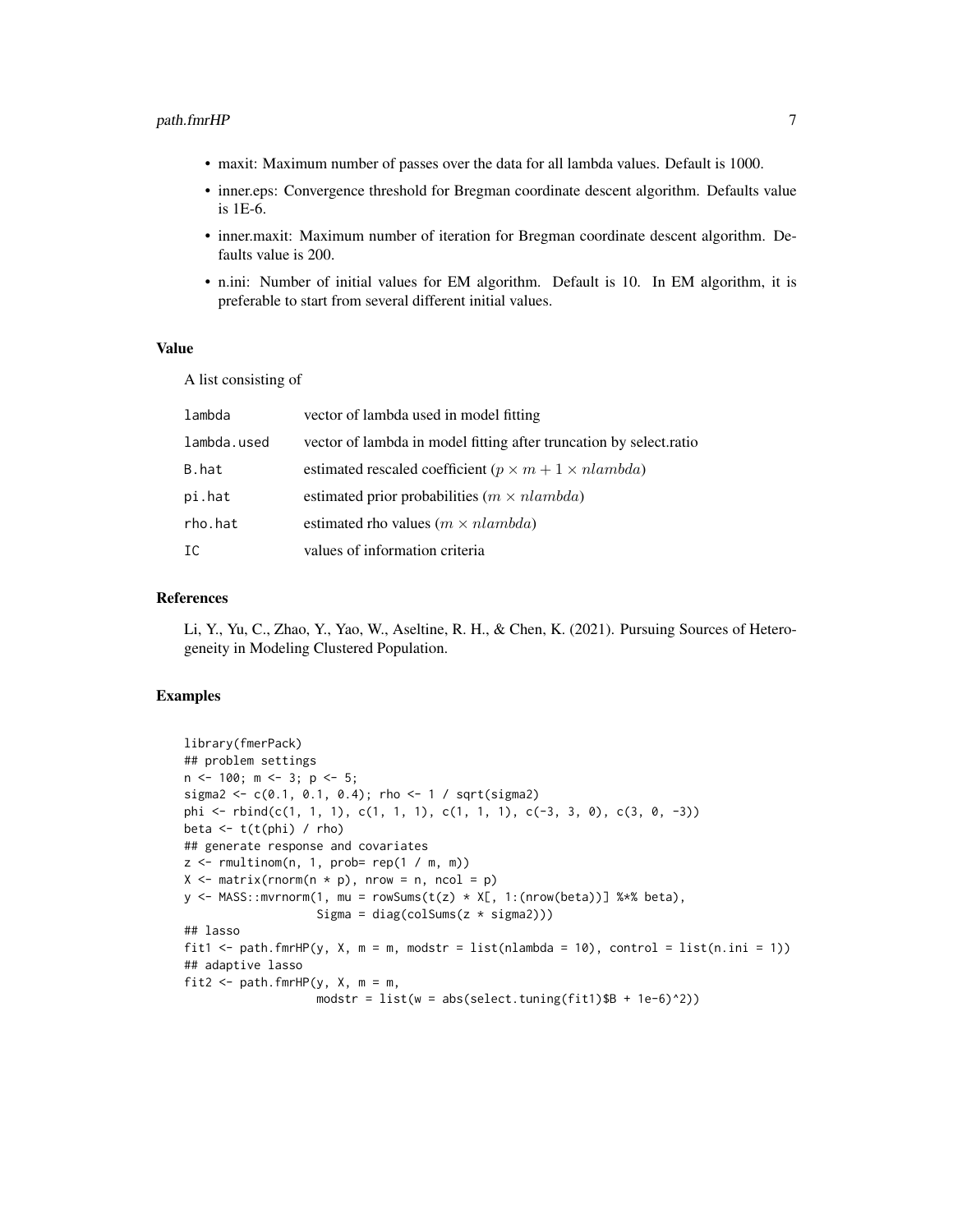<span id="page-7-0"></span>

Produce solution paths of regularized finite mixture model with lasso or adaptive lasso penalty; compute the degrees of freeom, likelihood and information criteria (AIC, BIC and GIC) of the estimators. Model fitting is conducted by EM algorithm and coordinate descent.

#### Usage

```
path.fmrReg(y, X, m, equal.var = FALSE,
            ic.\t{type} = "ALL", B = NULL, prob = NULL, rho = NULL,control = list(), modstr = list(), report = FALSE)
```
#### Arguments

| y            | a vector of response $(n \times 1)$                                                                                           |
|--------------|-------------------------------------------------------------------------------------------------------------------------------|
| X            | a matrix of covariate $(n \times p)$                                                                                          |
| m            | number of components                                                                                                          |
| equal.var    | indicating whether variances of different components are equal                                                                |
| ic.type      | the information criterion to be used; currently supporting "ALL", "AIC", "BIC",<br>and "GIC".                                 |
| <sub>B</sub> | initial values for the rescaled coefficients with columns being the columns being<br>the coefficient for different components |
| prob         | initial values for prior probabilitis for different components                                                                |
| rho          | initial values for rho vector $(1/\sigma)$ , the reciprocal of standard deviation                                             |
| control      | a list of parameters for controlling the fitting process                                                                      |
| modstr       | a list of model parameters controlling the model fitting                                                                      |
| report       | indicating whether printing the value of objective function during EM algorithm<br>for validation checking of initial value.  |

#### Details

Model parameters can be specified through argument modstr. The available include

- lambda: A vector of user-specified lambda values with default NULL.
- lambda.min.ratio: Smallest value for lambda, as a fraction of lambda.max, the (data derived) entry value.
- nlambda: The number of lambda values.
- w: Weight matrix for penalty function. Default option is NULL, which means lasso penailty is used for model fitting.
- intercept: Should intercept(s) be fitted (default=TRUE) or set to zero (FALSE).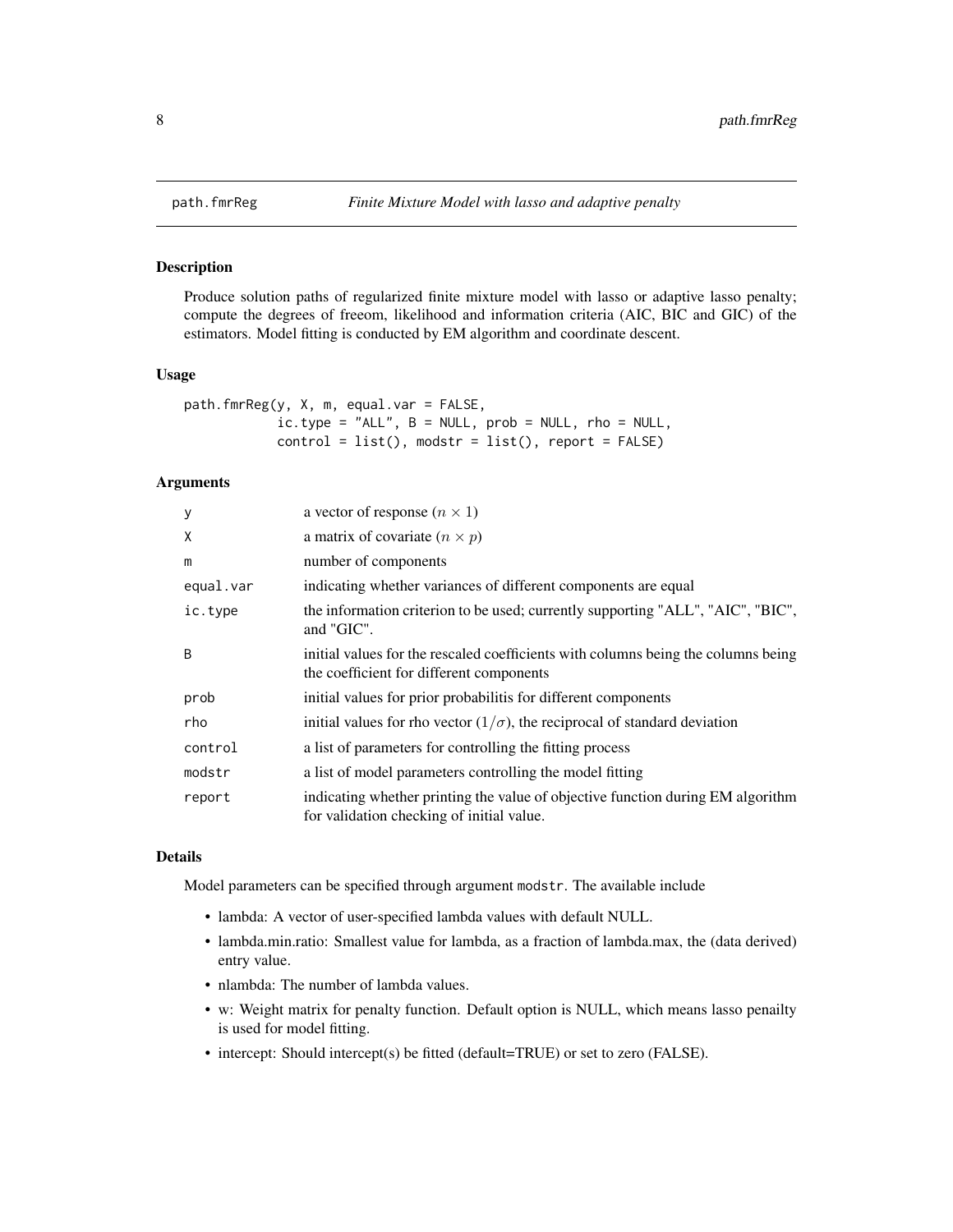#### path.fmrReg 9

- no.penalty: A vector of user-specified indicators of the variables with no penalty.
- common.var: A vector of user-specified indicators of the variables with common effect among different components.
- select.ratio: A user-specified ratio indicating the ratio of variables to be selected.

The available elements for argument control include

- epsilon: Convergence threshold for generalized EM algorithm. Defaults value is 1E-6.
- maxit: Maximum number of passes over the data for all lambda values. Default is 1000.
- inner.maxit: Maximum number of iteration for flexmix package to compute initial values. Defaults value is 200.
- n.ini: Number of initial values for EM algorithm. Default is 10. In EM algorithm, it is preferable to start from several different initial values.

#### Value

A list consisting of

| lambda  | vector of lambda used in model fitting                         |
|---------|----------------------------------------------------------------|
| B.hat   | estimated rescaled coefficient ( $p \times m \times n$ lambda) |
| pi.hat  | estimated prior probabilities $(m \times nlambda)$             |
| rho.hat | estimated rho values ( $m \times n$ lambda)                    |
| IC      | values of information criteria                                 |

#### Examples

```
library(fmerPack)
## problem settings
n \leq -100; m \leq -3; p \leq -5;
sigma2 <- c(0.1, 0.1, 0.4); rho <- 1 / sqrt(sigma2)
phi <- rbind(c(1, 1, 1), c(1, 1, 1), c(1, 1, 1), c(-3, 3, 0), c(3, 0, -3))
beta \leftarrow t(t(phi) / rho)
## generate response and covariates
z \le rmultinom(n, 1, prob= rep(1 / m, m))
X \leq - matrix(rnorm(n * p), nrow = n, ncol = p)
y <- MASS::mvrnorm(1, mu = rowSums(t(z) * X[, 1:(nrow(beta))] %*% beta),
                   Sigma = diag(colsums(z * sigma2)))## lasso
fit1 <- path.fmrReg(y, X, m = m, modstr = list(nlambda = 10), control = list(n.ini = 1))
## adaptive lasso
fit2 \leq path.fmrReg(y, X, m = m,
                   modstr = list(w = abs(self.tuning(fit1))$B + 1e-6)^2))
```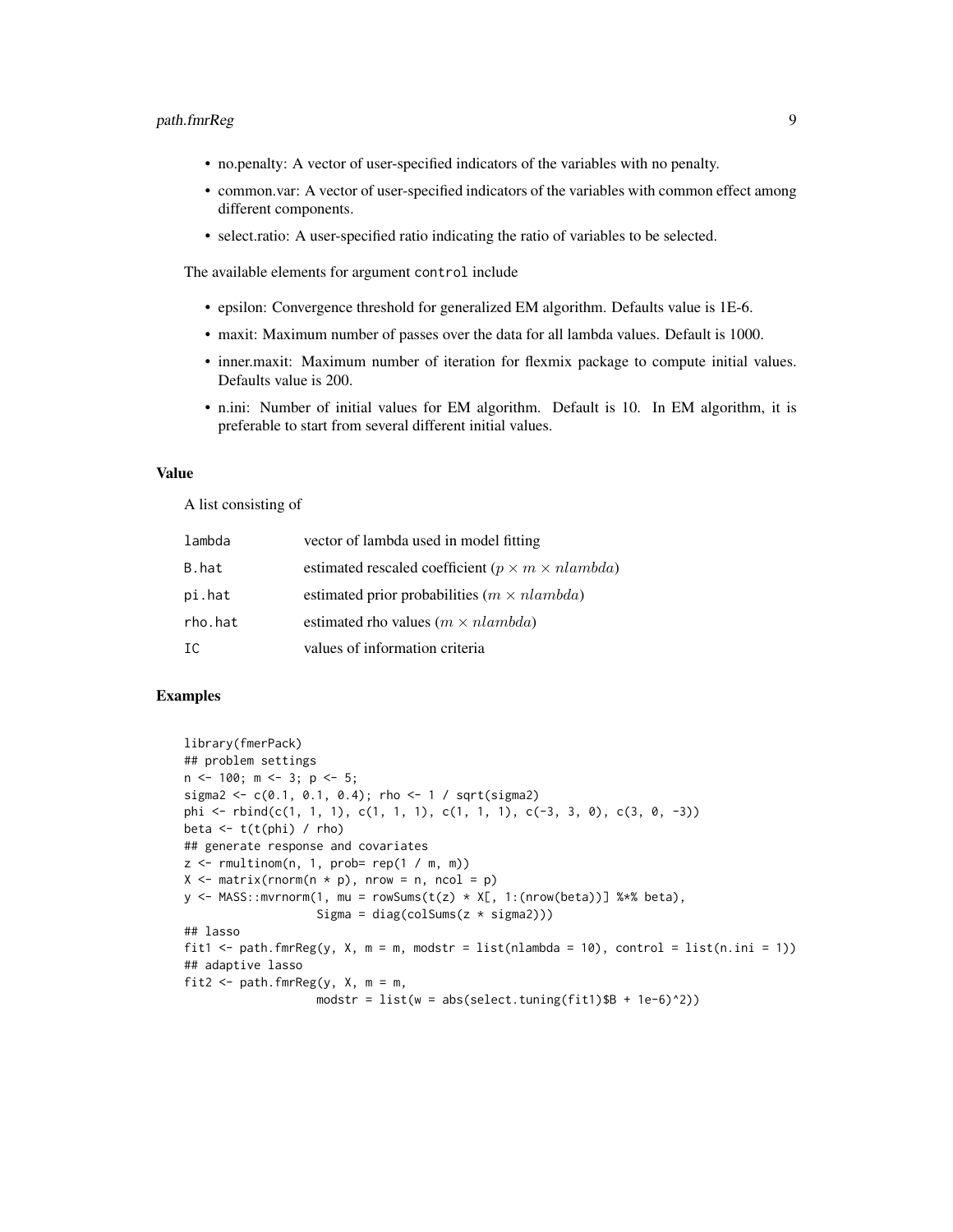<span id="page-9-0"></span>

Select tuning parameter via AIC, BIC or GIC from objects generated by path.fmrHP.

#### Usage

```
select.tuning(object, figure = FALSE, criteria = c("BIC", "GIC", "AIC"))
```
### Arguments

| object   | Object generated from path, fmrHP.                      |
|----------|---------------------------------------------------------|
| figure   | incidator for showing plot of information criteria.     |
| criteria | information criteria for selection of tuning parameter. |

#### Value

list of parameters of selected model.